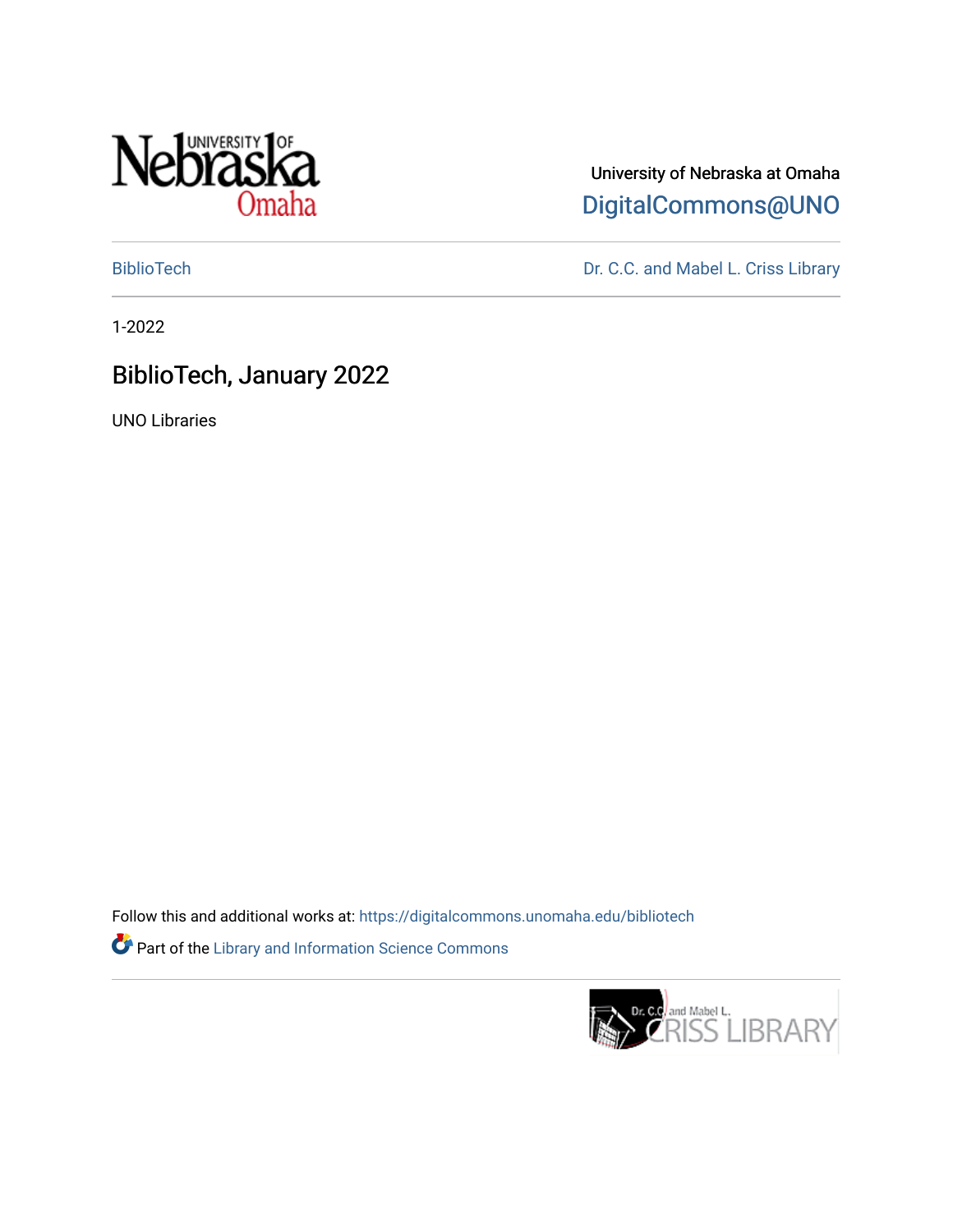

# UNIVERSITY OF NEBRASKA AT OMAHA



**UNO Libraries Digital Newsletter | January 2022**

### **A Message from the Dean...**

Happy New Year from your UNO Libraries! As we gear up for the Spring 2022 Semester, our library team is ready to welcome you! The Dr. C.C. and Mabel L. Criss Library's resources, spaces, and services are open and ready for the Maverick family. The Osborne Family Art Gallery begins the new year with Bruce Richardson's photographs of Afghanistan during the Soviet occupation from 1986- 1991. The UNO Libraries' interest in Open Access publishing continues with opportunities to publish in Cambridge University Press journals, PLoS Biology, and PLoS Medicine. This semester we also welcome our new library colleagues, Maureen Kalkowski-Farrand, Reference Associate, and Cindy Mumford, Interlibrary Loan Coordinator. The KANEKO-UNO Library will also be open this semester. The creativity library space in downtown Omaha's Old Market area has a collection of art and creativity titles and has space for study and small meetings. As the weather warms up, don't forget to check out Criss Library's garden area on the northside of the lower level of the library. Last but not least, Criss Library will be conducting a pilot project extending our hours of operation on Saturday evenings to 7pm beginning January 29<sup>th</sup>. Again, welcome to 2022 and to *your* library!

**-Dave Richards, Dean of Library Services**

**Upcoming Changes to Library Collections, Services, and Resources**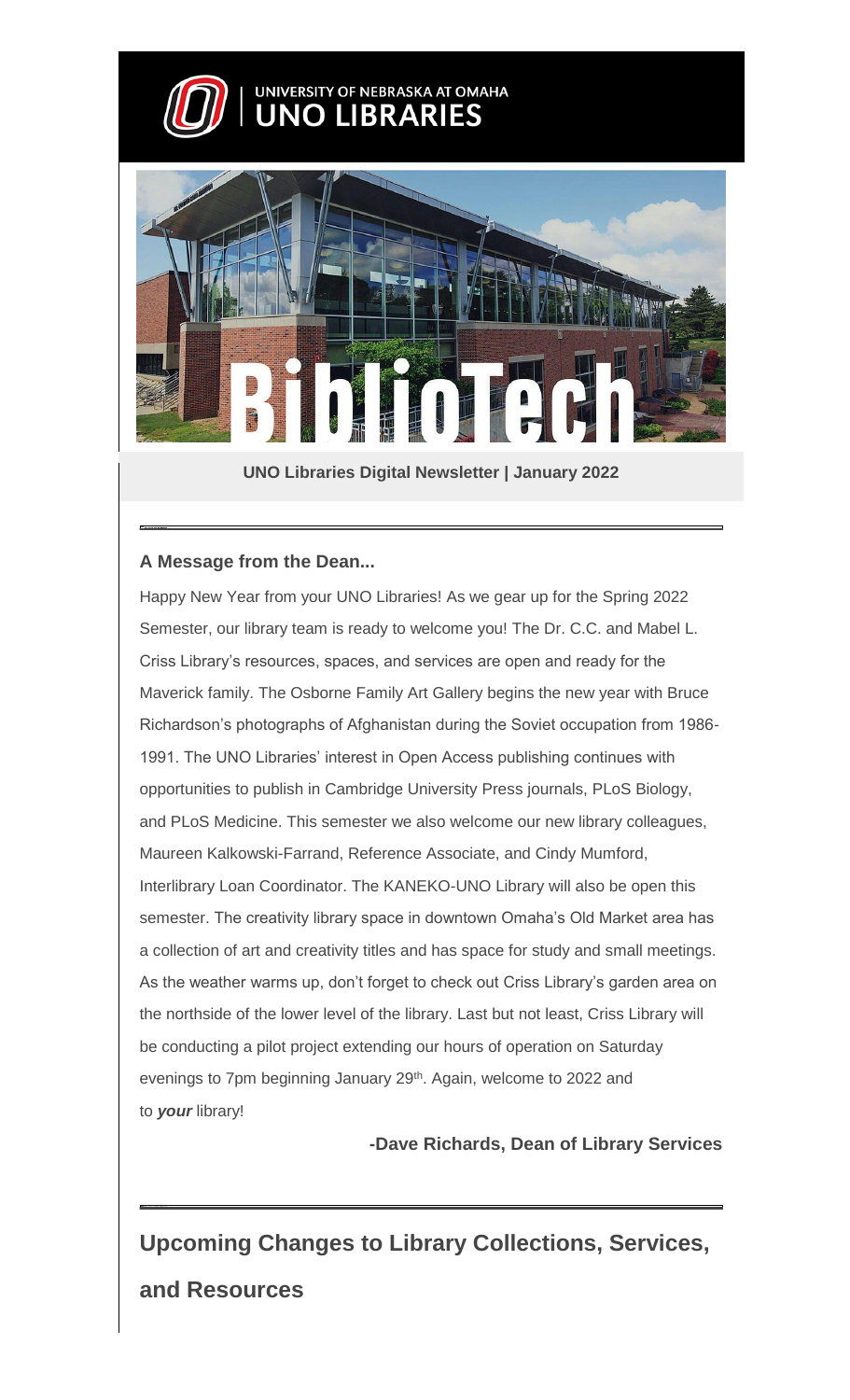

To lower expenses, we are reducing the number of books purchased, and canceling those journals and databases which have a low overall usage or a high cost per use ratio. The librarians and staff of the UNO Libraries make decisions about cuts and cancellations based on a variety of factors. These include cost per use analysis (CPU), pricing models, licensing terms, inflation rates, faculty, student, and staff input, overlapping coverage from other sources, accreditation requirements, and availability of content through other means.

Click the 'Learn More' button below to view the full list, and stay up-to-date on any changes.

[Learn more](https://web.unomaha.edu/e3t/Btc/2K+113/cCkYH04/VWlD3H1jFlHrW7g2rvM1nsRZ-W4xGMq_4Dx_jcN8hWs4J3lLBGV1-WJV7Cg_0YW6FRSSt1mQHbvW1vNNDJ3xd9W0VBv8Q93cYVKNW66Jkpv1GsZr-W9hRh7D9czfxLN69nzKgYQHXLW5xNzvf2XnCMdW5-9q2N63RvvfW2GghMk4wpC3zW1zqpnB5JLpCKW8_Xny93pyBp0W8z8rsB3LnK2yW5-XK-z1lxnDBW8xxNL_4txv-9W6txSfx6lnhsTW5HX3L41CtmVjW1QWcSh1ftmNcW1NJSSx5qkW3KW75Yvjn3W5WHrW7XYBsX81vWvyVK4dby92-mXLW1fYJQc5b88f5VB7c3s2cp8d4W1V8nGJ1tnwRD3cbG1) 

# **Open Access Publishing Agreements at UNO Libraries**



The UNO Libraries support open access (OA) publishing at UNO through participation in the following agreements with scholarly publishers, which enable UNO authors to publish their articles OA in selected journals at no cost to themselves. These publishers include Cambridge University Press, and PLoS Biology and PLoS Medicine.